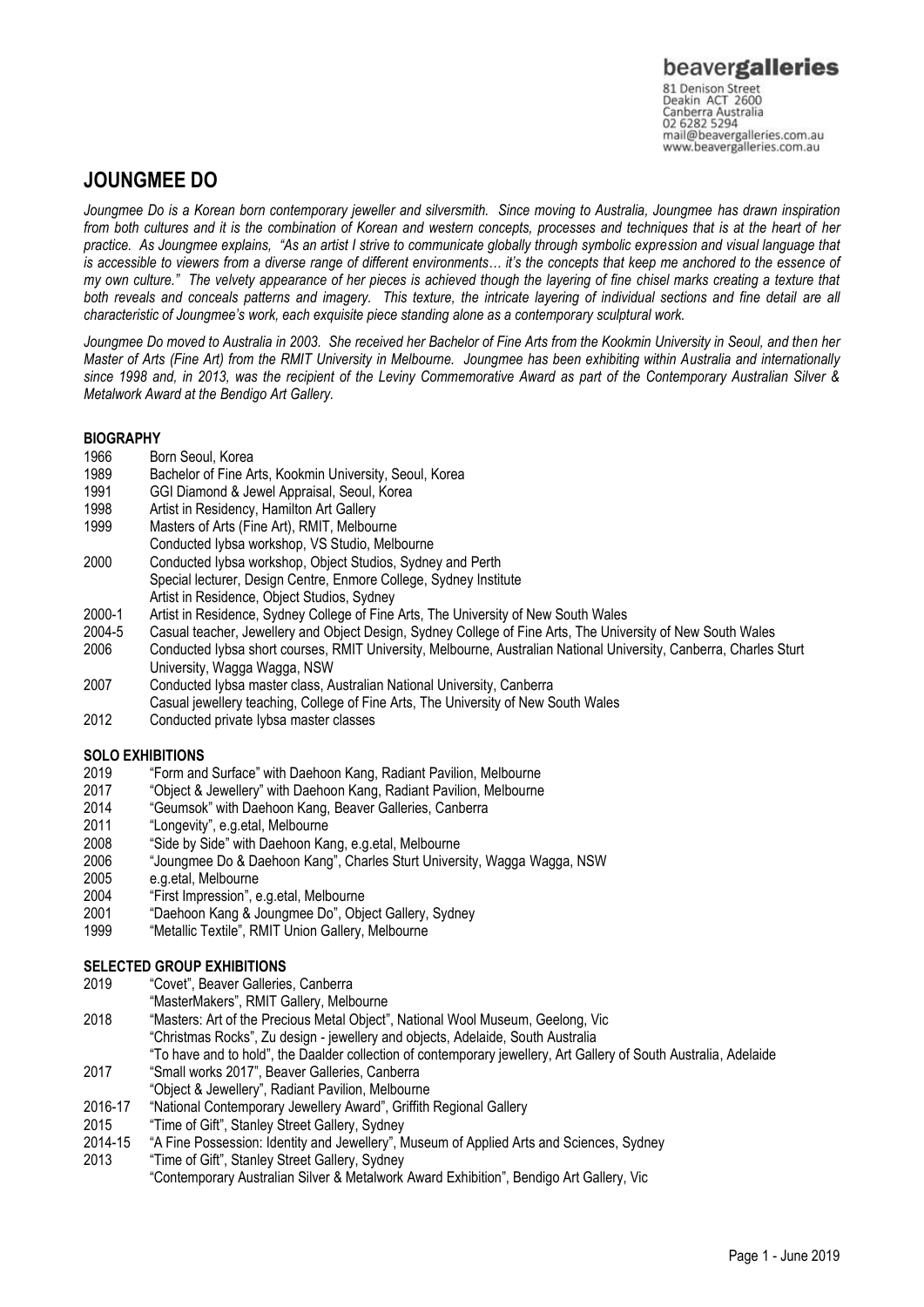# beavergalleries

81 Denison Street<br>Deakin ACT 2600 Canberra Australia mail@beavergalleries.com.au www.beavergalleries.com.au

2012 "6 Hands: 1st contemporary Korean jewellery & metalwork exhibition", The Journal, Melbourne "National Contemporary Jewellery Award", Griffith Regional Gallery, touring exhibition 2012 "Transplantation", touring exhibition, UK and Australia 2011 "Spirit of jang-in: treasures of Korean metal craft", Powerhouse Museum, Sydney 2011 "Tinker, Tailor, Soldier, Sailor: 100 years, 100 women, 100 stories, 100 brooches", Artisan, Brisbane, touring nationally "winter necklace", studio 20/17, Sydney 2010 "Winter exhibition", studio 20/17, Sydney<br>2009 "Bravura: 21<sup>st</sup> Century Australian Craft". "Bravura: 21<sup>st</sup> Century Australian Craft", Art Gallery of South Australia, Adelaide "Contemporary Australian Silver & Metalwork exhibition", touring regional Victoria 2008 "Winter brooches", Studio 20/17, Sydney "Contained: Jewellery and Objects", COFA, Kudos Gallery, Sydney "Explorations 07: Contemporary Jewellery and Object exhibition", Gaffa Gallery, Sydney 2007 "Beyond Metal: Contemporary Australian Jewellery & Holloware", RMIT Gallery and touring in India "50 brooches", Gallery Artisan, Brisbane "Buda 2007: Contemporary Australian Silver & Metalwork exhibition", Buda Historic Home & Garden, Castlemaine, Vic, then touring regional Victoria 2006 "Expeditions '06: Contemporary Jewellery + objects", metalab, Sydney "City of Hobart Art Prize", Tasmanian Museum and Gallery, Hobart "The presence of things…sense, veneer and guise", Monash University Art and Design Faculty Gallery then touring regional Victoria "Out of site", Pyrmont Gallery, Sydney 2005 "l-Eum", The 20th Exhibition of Chohyung Metalsmiths Society, Seoul, Korea 8 th Biennial Leviny Commemorative exhibition "Global Local", Object Gallery, Sydney and Victoria & Albert Museum, UK "Transposition", Pyrmont Gallery, Sydney, Craft Queensland, Brisbane 2004 "40 Anniversary Show", Object Gallery, Sydney Street Box Nu, Osaka, Japan "Echo", TarraWarra Museum of Art, Vic "Jewellery from Australia and New Zealand", The South Shore Art Centre, USA 2003 "Annual Open members' exhibition", Asia-Australia Arts Centre, Sydney 2002 "Maedeup", Unhyun Palace, Seoul, Korea 2001 "Presiding Officer's Centenary Craft Prizes 2001", Parliament House, Canberra "Micromegas", the Bavarian Applied Arts Association, Munich, Germany touring to New York, Geneva, Tokyo, Sydney, Perth and Padova 2000 "Tallinn Applied Art Triennial 2000: Possession", Tallinn, Estonia "Exhibition in Print", SOFA, Chicago, USA "Australian Silver: Contemporary Australian Silversmithing", The Victoria & Albert Museum, London, UK "Surface Reflection", Object Gallery, Sydney "Munich International Craft Fair", Munich, Germany "Magnetic: contemporary steel", Object Gallery, Sydney "Darn it: I Forgot to Buy a New Wardrobe", e.g.etal, Melbourne "Postcard show", Linden Centre for Contemporary Arts, Melbourne 1999 "Magnetic contemporary steel exhibition", Brisbane City Gallery, Brisbane "99 International Craft Exhibition – Itami- Jewellery", The Museum of Arts Crafts, Itami, Japan "Trace", The Museum of Arts Crafts, Itami, Japan "Contemporary wearable '99 Award & Exhibition", Toowoomba Regional Art Gallery, touring Australia "Australia at Talente '99", Australian travelling exhibition from RMIT, Melbourne "Talente", Munich International Trade/Craft Fair, Munich, Germany "6th Biennial Ernest Leviny Commemorative Silver Exhibition", Castlemaine, Vic "Carried by the body: Melbourne – Sydney", Sherman Gallery, Sydney "Drawn in form", Brisbane City Gallery, Brisbane, Object Gallery, Sydney "12<sup>th</sup> Silver Triennial", touring exhibition, Germany, Hungary, Czech Republic, Netherlands, Belgium 1998 RMIT Fine Art at the Hong Kong Arts Centre, Wanchai, Hong Kong Artist in Residence Exhibition, Hamilton Art Gallery, Victoria "Grain", First Site RMIT Union Gallery, Melbourne

#### **AWARDS / COMMISSIONS**

2015 The Australian Decorative and Fine Arts Society Yarra (Inc) Silver Anniversary Acquisitive Award, Castlemaine Art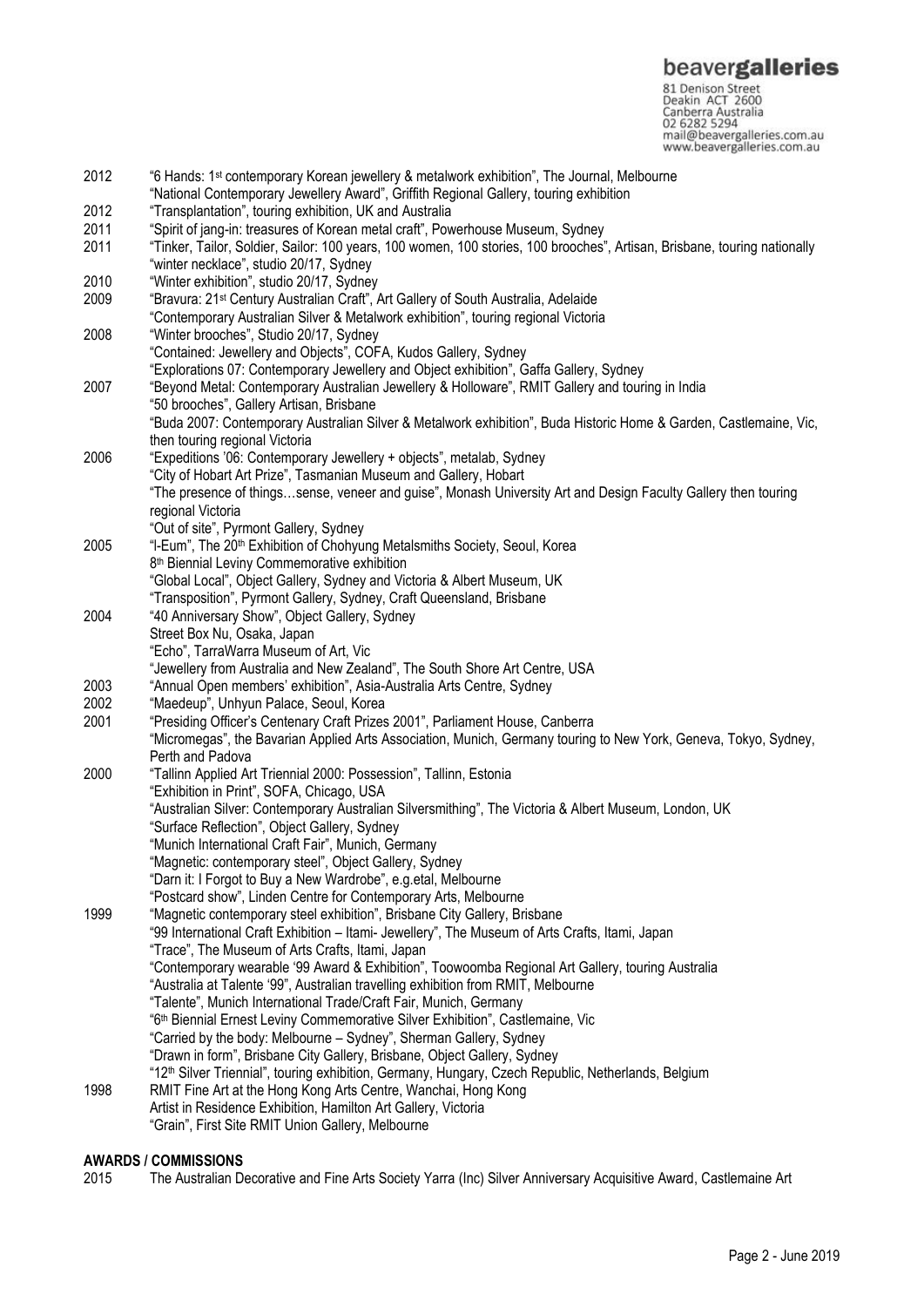**beavergalleries**<br> **81 Denison Street**<br>
Deakin ACT 2600<br>
Canberra Australia<br>
02 6282 5294<br>
mail@beavergalleries.com.au<br>
www.beavergalleries.com.au

|                     | Museum                                                                                                               |
|---------------------|----------------------------------------------------------------------------------------------------------------------|
| 2013                | The Leviny Commemorative Award                                                                                       |
|                     | Contemporary Australian Silver & Metalwork Award, Bendigo Art Gallery                                                |
| 2009                | The Arts Centre Silver Acquisitive Award                                                                             |
|                     | Contemporary Australian Silver & Metalwork                                                                           |
|                     | The Leviny Commemorative Award                                                                                       |
|                     | 10 <sup>th</sup> Biennial Leviny Commemorative Silver Exhibition                                                     |
| 2006                | Emeritus Commission, the Visual Arts Board, Australia Council for the Arts                                           |
|                     | New Work Established Grant, Australia Council                                                                        |
| 2005                | The Australian Decorative & Fine Arts Society, Melbourne                                                             |
| 1999                | Grand Prize, '99 International Craft Exhibition-Itami, The Museum of Arts Crafts, Itami, Japan                       |
|                     | 2 <sup>nd</sup> Prize, Contemporary Wearables, Toowoomba Regional Art Gallery                                        |
|                     | Award for Design and Craftsmanship in Silversmithing                                                                 |
| 1997                | RMIT International Postgraduate Research Scholarship, RMIT University, Melbourne                                     |
| 1989                | Academic Award at Kookmin University, Seoul, Korea                                                                   |
|                     |                                                                                                                      |
|                     | Meritorious Award at Graduation, Kookmin University, Seoul, Korea                                                    |
| 1988                | Bronze Award, the 24 <sup>th</sup> National Industrial Arts Competition, Seoul, Korea                                |
|                     | Scholarship of Kookmin University, Seoul, Korea                                                                      |
|                     | Soungkog Scholarship, Kookmin University, Seoul, Korea                                                               |
| <b>PUBLICATIONS</b> |                                                                                                                      |
| 2015                | Fine Metalcraft GeumsokGongye by Daehoon Kang &Joungmee Do, exhibition catalogue, Buda Historic Home and             |
|                     | Garden Castlemaine, Vic                                                                                              |
| 2013                | Contemporary Australian Silver & Metalwork Award 2013, Bendigo Art Gallery, Vic                                      |
|                     | Jewelbook: International Annual Contemporary Jewel Art, StichtingKunstboek, Belgium                                  |
| 2012                | Transplantation, A sense of place and culture: British and Australian Narrative Jewellery, The University of Lincoln |
| 2011                | TAASA, Volume 20, No. 3, September                                                                                   |
|                     | Alysha Buss, "Rice bowls - food, memory, tradition"                                                                  |
|                     | Spirit of jang-in: treasures of Korean metal craft exhibition, The Powerhouse Museum, Sydney                         |
|                     | Tinker, Tailor, Soldier, Sailor: 100 years, 100 women, 100 stories, 100 brooches, Artisan                            |
|                     |                                                                                                                      |
| 2009                | Longevity, exhibition brochure, e.g.etal, Melbourne                                                                  |
|                     | Bravura: 21 <sup>st</sup> Century Australian Craft, Art Gallery of South Australia                                   |
| 2007                | Beyond Metal: contemporary Australian jewellery and hollowware, exhibition catalogue, RMIT, Melbourne                |
| 2006                | The presence of thingssense, veneer and guise, exhibition catalogue, Monash University Art and Design Faculty,       |
|                     | Melbourne                                                                                                            |
| 2005                | I-Eum, the 20 <sup>th</sup> exhibition of Chohyung Metalsmith Society                                                |
|                     | Object Magazine, No. 45                                                                                              |
| 2004                | Transposition, exhibition catalogue, Craft Queensland, Brisbane                                                      |
| 2001                | Micromegas, BKV, Munich, Germany                                                                                     |
|                     | Object Magazine, No. 1                                                                                               |
|                     | Crafts Magazine, No. 168                                                                                             |
|                     | Monument, No. 40                                                                                                     |
|                     | The Sydney Korean Herald, #431, 3-15 March                                                                           |
| 2000                | Australian Silver: Contemporary Australian Silversmithing, RMIT University, Melbourne                                |
|                     | Tallinn Art Triennial, Estonia                                                                                       |
|                     | Exhibition in Print, SNAG, USA                                                                                       |
|                     | Surface Reflection, Object Gallery, Sydney                                                                           |
|                     | Craft Arts International, No. 50                                                                                     |
|                     | TAASA Review, Volume 9, No. 3                                                                                        |
|                     | Object Magazine, No. 2                                                                                               |
| 1999                | Magnetic contemporary steel, Brisbane City Gallery                                                                   |
|                     | Trace, RMIT University, Melbourne                                                                                    |
|                     | 99 International Craft Exhibition - ItamiJewellery, Itami, Japan                                                     |

- *Contemporary Wearable*, Toowomba Regional Art Gallery
	- *Talente*, Munich International Trade/Craft Fair, Germany
		- *Metallic Silver*, RmIt University, Melbourne
		- *Craft Arts International*, No. 47

Museum

*The Courier Mail*, 29-31 December